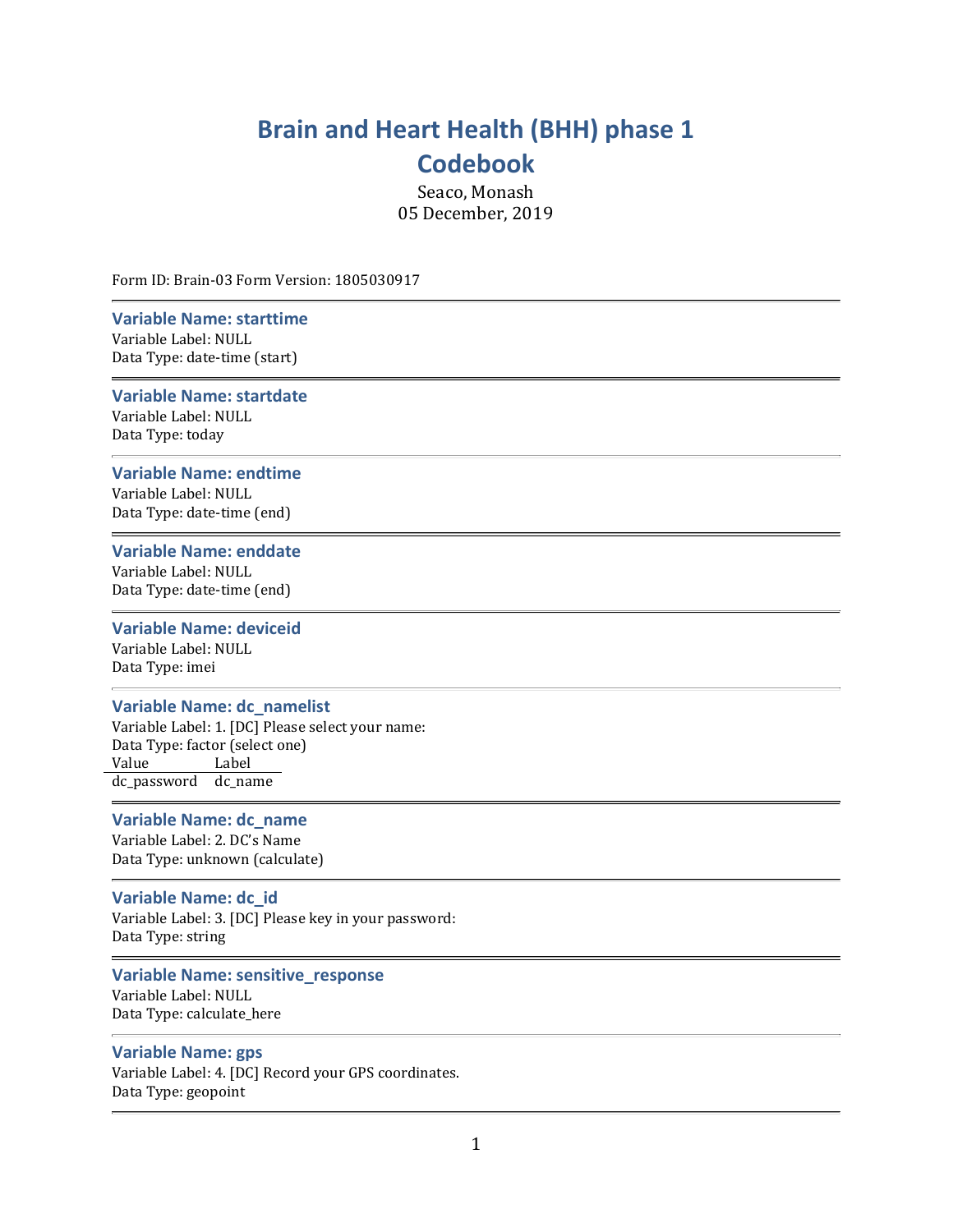# Variable Name: participants\_mukim\_search

Variable Label: 5\_1. [DC] Please select the mukim Data Type: factor (select one)

Value Label

- 1 Bekok
- 2 Chaah
- 3 Gemereh
- 4 Jabi
- 5 Sungai Segamat

# Variable Name: participants\_name\_search

Variable Label: 5\_2. [DC] Search the participant's name: Data Type: string

#### Variable Name: participants\_name\_searchlist

Variable Label: 6. [DC] Please select the participants's name: Data Type: factor (select one) Value Label hh\_ResidentsId Residents\_name

#### Variable Name: injected\_name

Variable Label: Participant's full name. Data Type: string

#### Variable Name: visitfreq

Variable Label: Enter the total number of visits (including N). Data Type: integer

#### Variable Name: contact\_01

Variable Label: 7. [DC] Could the participant be contacted? Data Type: factor (select one) Value Label 1 Yes 2 No

#### Variable Name: contact\_no

Variable Label: 10. [DC] Why couldn't the participant be contacted? Data Type: factor (select one) Value Label

| , vaiuv |                           |
|---------|---------------------------|
|         | Unavailable (Temporarily) |
| 2       | Empty/Moved               |

- 3 Not at home
- 4 Passed away

# Variable Name: contact\_03

Variable Label: 11. [DC] Will he/she be available in this month? Data Type: factor (select one)

Value Label

- 1 Yes
- 2 No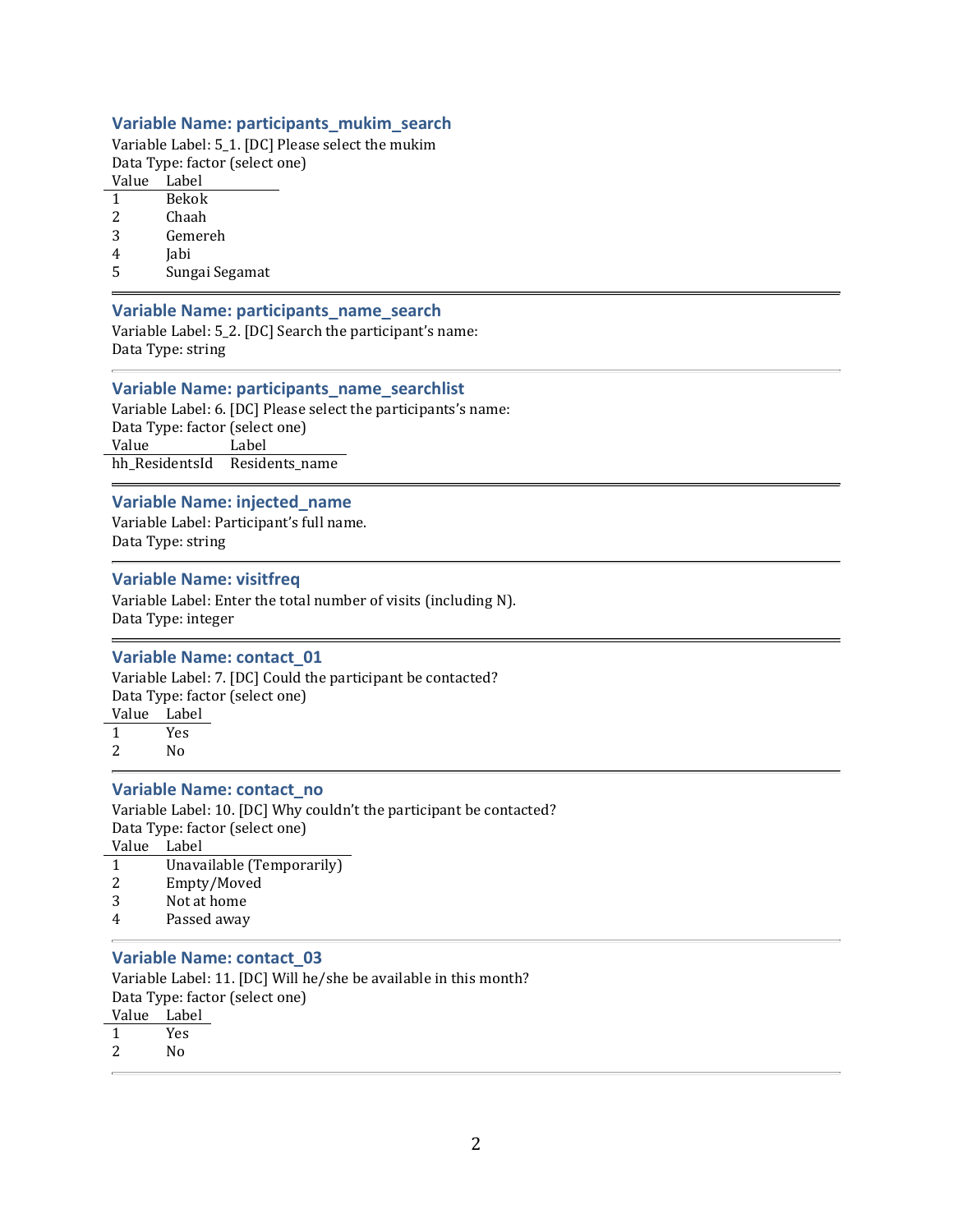# Variable Name: contact\_04

Variable Label: 12. [DC] Collect the phone number and fix new appointment. Save the form. Return for the next appointment. Data Type: acknowledge

#### Variable Name: contact\_05

Variable Label: 13. [DC] Participant is not at home. Save the form. Ask the neighbour whether the participant lives here. Return for two more times before finalising. Data Type: acknowledge

#### Variable Name: contact\_06

Variable Label: 14. [DC] Second visit: Could the participant be contacted? Data Type: factor (select one) Value Label

1 Yes

2 No

# Variable Name: contact\_no\_2

Variable Label: 10.2. [DC] Why couldn't the participant be contacted? Data Type: factor (select one) Value Label 1 Unavailable (Temporarily)

- 2 Empty/Moved
- 3 Not at home
- 4 Passed away

#### Variable Name: contact\_07

Variable Label: 11.2. [DC] Will he/she be available in this month? Data Type: factor (select one) Value Label

1 Yes

2 No

#### Variable Name: contact\_08

Variable Label: 12.2. [DC] Collect the phone number and fix new appointment. Save the form. Return for the next appointment. Data Type: acknowledge

#### Variable Name: contact\_09

Variable Label: 13.2. [DC] Participant is not at home. Save the form. Ask the neighbour whether the participant lives here. Return for one more times before finalising. Data Type: acknowledge

#### Variable Name: contact\_10

Variable Label: 14.2. [DC] Third visit: Could the participant be contacted? Data Type: factor (select one) Value Label 1 Yes

2 No

#### Variable Name: contact\_no\_3

Variable Label: 10.3. [DC] Why couldn't the participant be contacted? Data Type: factor (select one)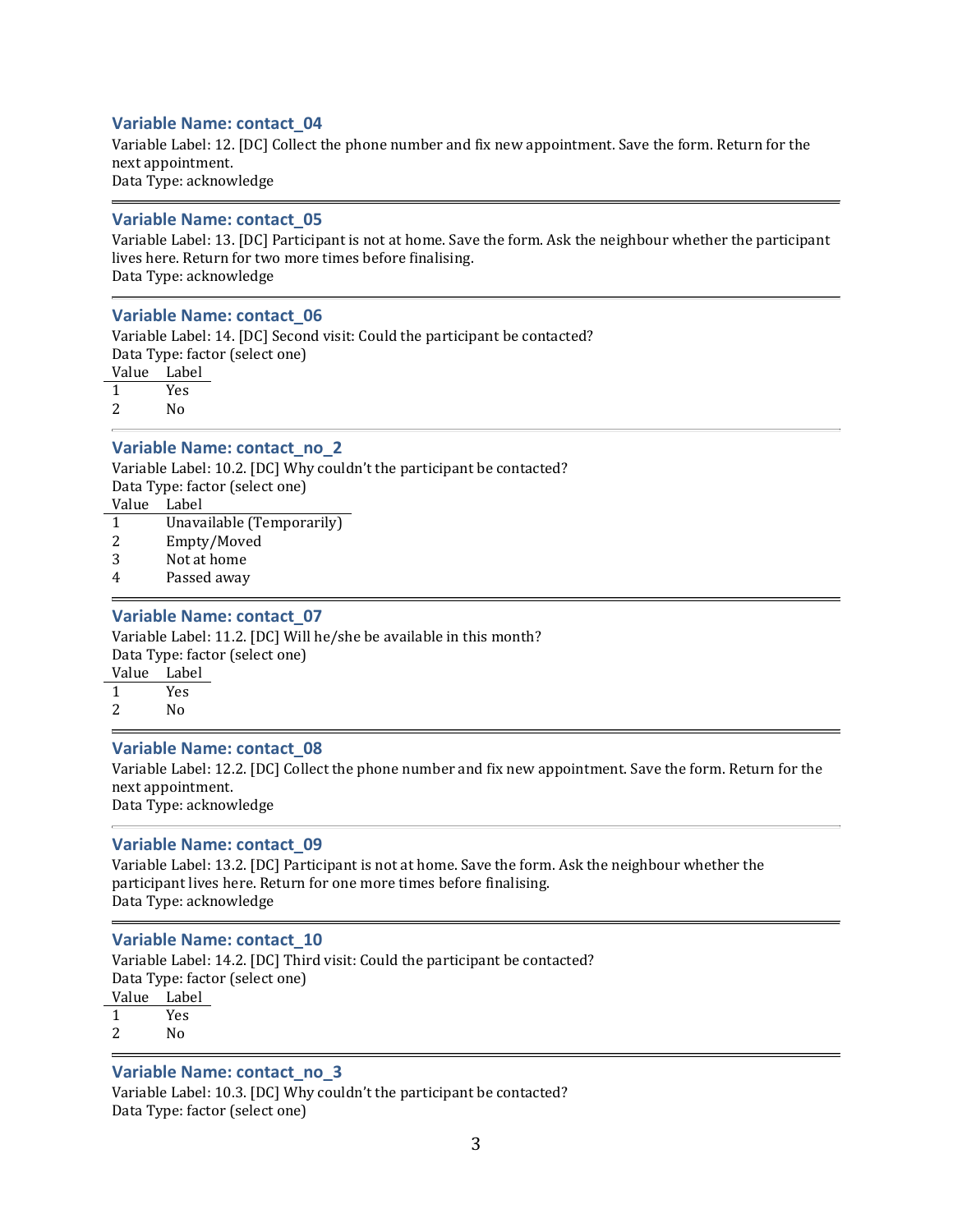| Value Label |                           |
|-------------|---------------------------|
|             | Unavailable (Temporarily) |
| -2          | Empty/Moved               |

- 3 Not at home
- 4 Passed away

# Variable Name: contact\_11

Variable Label: 11.3. [DC] Will he/she be available in this month? Data Type: factor (select one) Value Label 1 Yes

2 No

# Variable Name: contact\_12

Variable Label: 12.3. [DC] Collect the phone number and fix new appointment. Save the form. Return for the next appointment. Data Type: acknowledge

# Variable Name: known\_participant\_name

Variable Label: 8. Is your name \${injected\_name}? Data Type: factor (select one)

Value Label 1 Yes 2 No

#### Variable Name: new\_participant\_name

Variable Label: 9. What is your full name? Data Type: string

#### Variable Name: address

Variable Label: 15. Verify the address. Data Type: string

# Variable Name: address\_true

Variable Label: 16. Is the address shown correct? Data Type: factor (select one) Value Label

1 Yes 2 No

#### Variable Name: HouseDetails\_Mukim\_new

Variable Label: 17. Which Mukim is that dwelling in? Data Type: factor (select one)

- Value Label 1 Bekok
- 2 Chaah
- 3 Gemereh
- 4 Jabi
- 5 Sungai Segamat

# Variable Name: HouseDetails\_Batu\_new

Variable Label: 18. Which Batu is that dwelling along? Data Type: string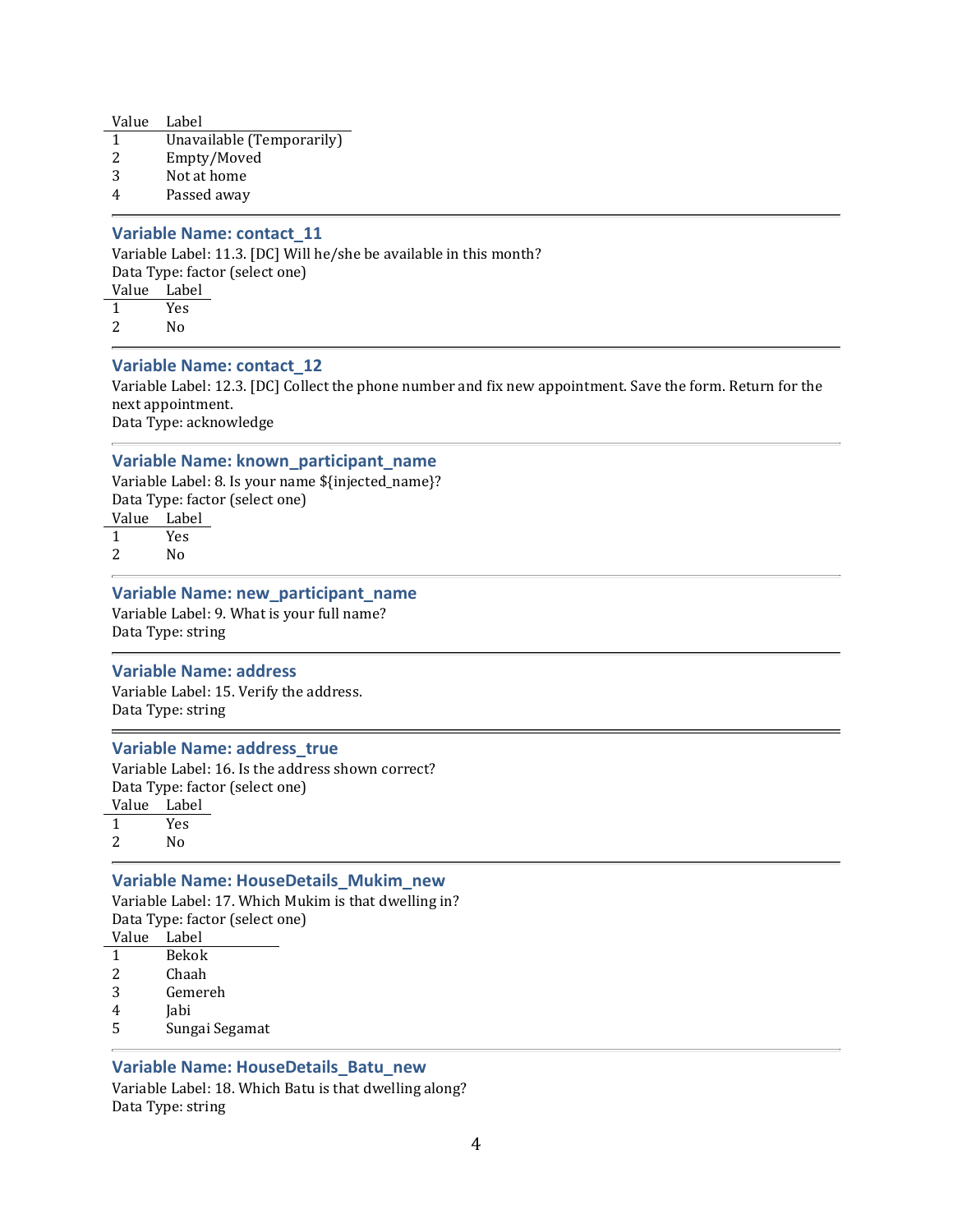# Variable Name: HouseDetails\_Area\_new

Variable Label: 19. Type of the Taman/Kampung/Felda/Felcra/Quarters of that dwelling? Data Type: factor (select one)

Value Label

- 1 Taman
- 2 Kampung
- 3 Felda
- 4 Felcra
- 5 Quarters
- 6 Not applicable

# Variable Name: HouseDetails\_Area2\_new

Variable Label: 20. Please specify the Taman/Kampung/Felda/Felcra/Quarters of that dwelling. Data Type: string

# Variable Name: HouseDetails\_Area3\_new

Variable Label: 21. Type of the Taman/Kampung/Felda/Felcra/Quarters of that dwelling? Data Type: factor (select one)

Value Label

- 1 Taman
- 2 Kampung 3 Felda
- 
- 4 Felcra
- 5 Quarters
- 6 Not applicable

# Variable Name: HouseDetails\_Area4\_new

Variable Label: 22. Please specify the Taman/Kampung/Felda/Felcra/Quarters of that dwelling. Data Type: string

#### Variable Name: HouseDetails\_Street\_new

Variable Label: 23. Type of the Street/Lorong of that dwelling? Data Type: factor (select one)

Value Label

1 Jalan

2 Lorong

3 Not applicable

#### Variable Name: HouseDetails\_Street2\_new

Variable Label: 24. Please specify the Street name/Lorong of that dwelling. Data Type: string

#### Variable Name: HouseDetails\_Street3\_new

Variable Label: 25. Type of the Street/Lorong of that dwelling? Data Type: factor (select one)

Value Label

- 1 Jalan
- 2 Lorong
- 3 Not applicable

# Variable Name: HouseDetails\_Street4\_new

Variable Label: 26. Please specify the Street name/Lorong of that dwelling.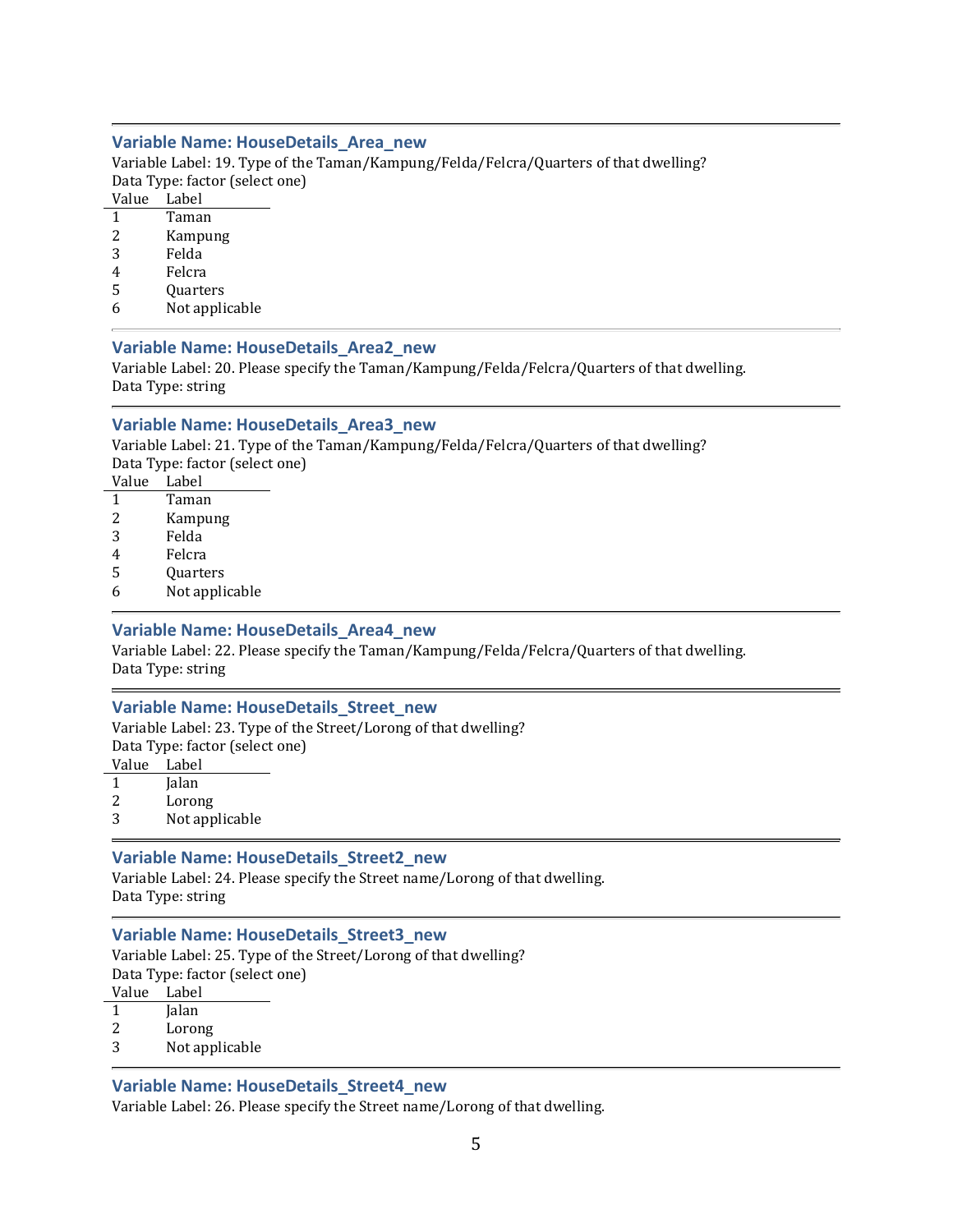Data Type: string

# Variable Name: HouseDetails\_Number\_new

Variable Label: 27. Type of the Lot number/House number/Pole number of that dwelling? Data Type: factor (select one)

- Value Label
- 1 Lot
- 2 Number
- 3 Pole number
- 4 Not applicable

# Variable Name: HouseDetails\_Number2\_new

Variable Label: 28. Please specify the Lot number/House number/Pole number of that dwelling. Data Type: string

# Variable Name: HouseDetails\_Number3\_new

Variable Label: 29. Type of the Lot number/House number/Pole number of that dwelling? Data Type: factor (select one)

- Value Label
- 1 Lot
- 2 Number
- 3 Pole number
- 4 Not applicable

# Variable Name: HouseDetails\_Number4\_new

Variable Label: 30. Please specify the Lot number/House number/Pole number of that dwelling. Data Type: string

#### Variable Name: consent\_03

Variable Label: 31.1. Are you willing to participate in the interview now?

Data Type: factor (select one)

- Value Label
- 1 Yes
- 2 No

#### Variable Name: consent\_noparticipate

Variable Label: 31.2. Why are you unwilling to participate? Data Type: factor (select one)

- Value Label
- -9 Refused to answer
- 1 Not willing to be interviewed by this data collector
- 2 Inconvenience due to time

#### Variable Name: consent\_05

Variable Label: 31.3. [DC] Fix an appointment for data collection by another DC. Save the form. Data Type: acknowledge

# Variable Name: consent\_06

Variable Label: 31.4. [DC] Collect the phone number and fix a new appointment. Save the form. Return for the next appointment. Data Type: acknowledge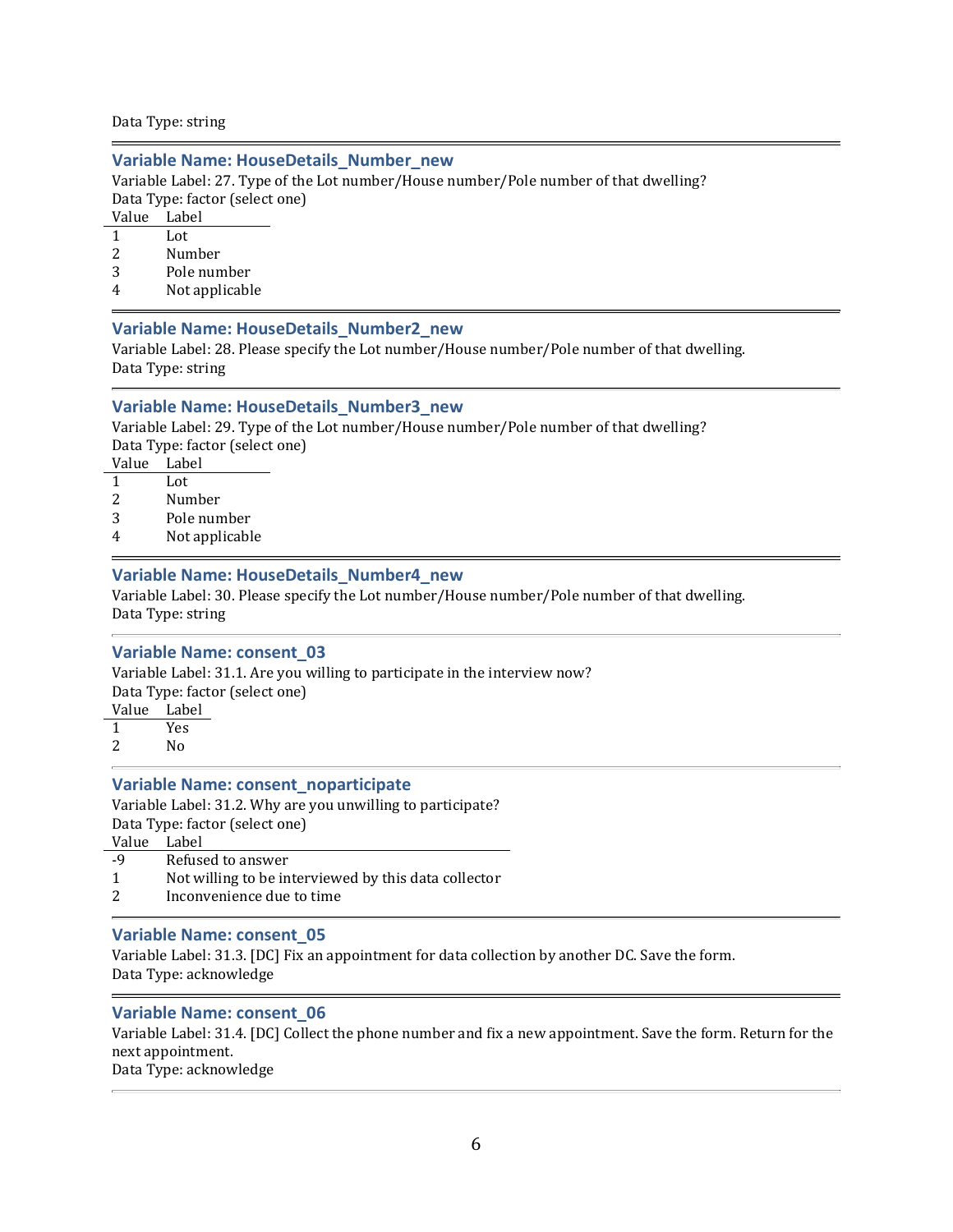# Variable Name: revisit\_prompt

Variable Label: [DC] Save the form. Rejection Revisit is required. Data Type: acknowledge

#### Variable Name: revisit\_status\_2

Variable Label: Rejection revisit: Does the participant agree to participate during rejection revisit? Data Type: factor (select one)

Value Label 1 Yes

2 No

# Variable Name: gender

Variable Label: 31. [DC] What is the participant's gender? Data Type: factor (select one) Value Label

1 Male

2 Female

3 Other

# Variable Name: gender\_other

Variable Label: 31. Please specify other. Data Type: string

# Variable Name: ic\_01\_1

Variable Label: 32\_1. Verify your NRIC. Data Type: string

#### Variable Name: ic\_01\_2

Variable Label: 32\_2. Is the NRIC shown correct? Data Type: factor (select one) Value Label

1 Yes 2  $N_0$ 

#### Variable Name: Respondent\_ID

Variable Label: ID Data Data Type: begin\_group

#### Variable Name: ic\_01

Variable Label: 32. Do you have a NRIC? Data Type: factor (select one) Value Label 1 Yes

2 No

#### Variable Name: ic\_02

Variable Label: 33. [DC] Please scan the participant's NRIC using the IC reader. Data Type: acknowledge

### Variable Name: ic\_03 Variable Label: 34. MyKAD Data

Data Type: string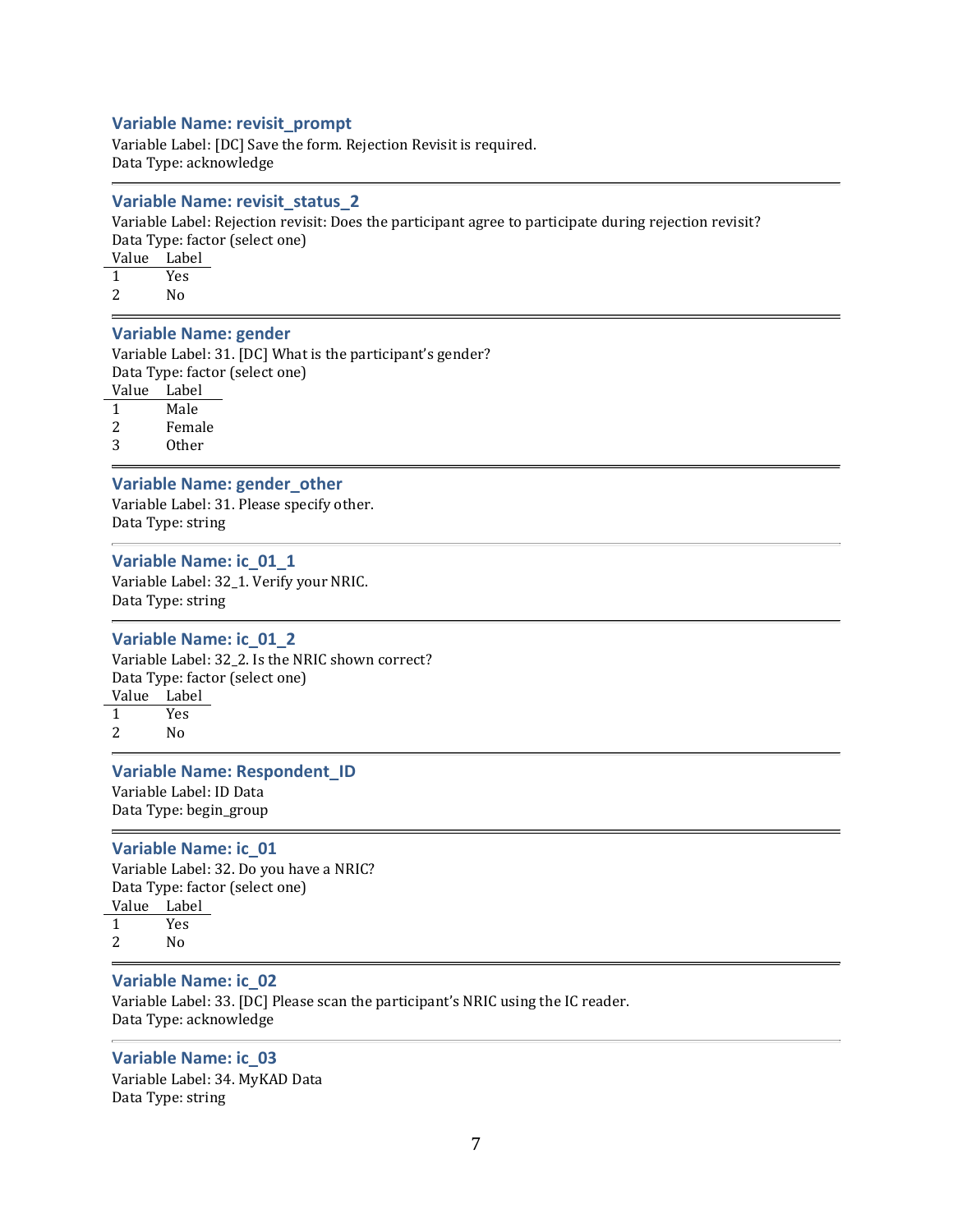#### Variable Name: ic\_04

Variable Label: 35. [DC] Were you able to scan the participant's NRIC? Data Type: factor (select one) Value Label 1 Yes 2  $N_0$ 

#### Variable Name: ic\_05

Variable Label: 36. [DC] Enter NRIC number. Data Type: string

#### Variable Name: ic\_06

Variable Label: 37. [DC] Enter NRIC number (repeat). Data Type: string

#### Variable Name: type\_id

Variable Label: 38. What other identification do you have? Data Type: factor (select one) Value Label

- 1 Other Malaysian government issued ID
- 2 Foreign passport
- 3 Other
- 4 ID missing
- 5 Refused to provide ID

#### Variable Name: ic\_08

Variable Label: 39. Please specify other. Data Type: string

#### Variable Name: ic\_09

Variable Label: 40. [DC] Please enter the ID number. Data Type: string

#### Variable Name: ic\_10

Variable Label: IC No: Data Type: unknown (calculate)

#### Variable Name: Respondent\_ID

Variable Label: NULL Data Type: end\_group

# Variable Name: age\_02

Variable Label: Age Data Type: begin\_group

#### Variable Name: dob\_ic\_injected\_1

Variable Label: Verify Date of Birth. Data Type: unknown (calculate)

#### Variable Name: dob\_02

Variable Label: Is the date of birth shown correct?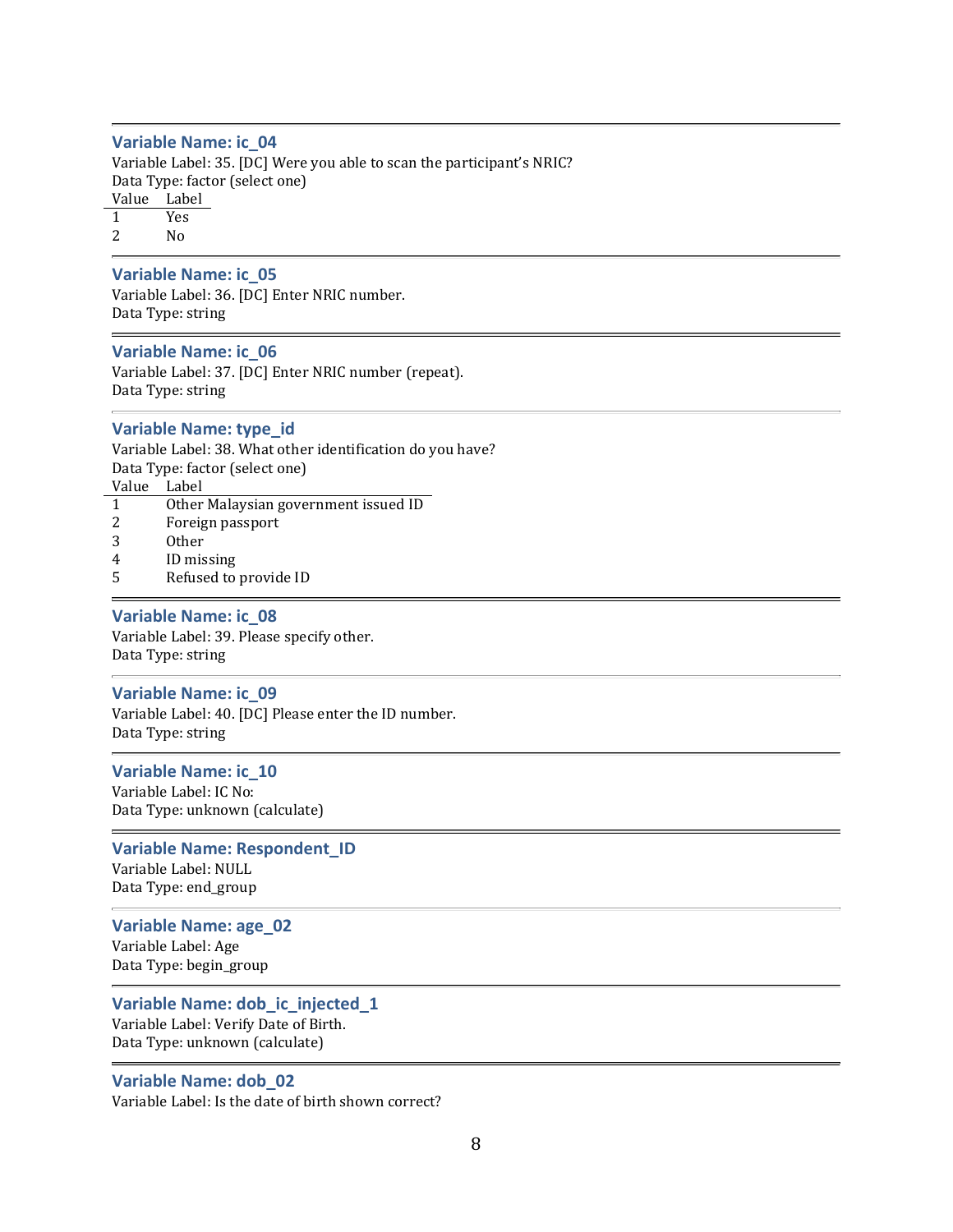Data Type: factor (select one) Value Label 1 Yes

2 No

# Variable Name: age\_ic\_injected

Variable Label: Age Data Type: unknown (calculate)

# Variable Name: age\_02

Variable Label: NULL Data Type: end\_group

#### Variable Name: age\_03

Variable Label: Age Data Type: begin\_group

#### Variable Name: dob\_ic\_1

Variable Label: Verify Date of Birth. Data Type: unknown (calculate)

#### Variable Name: dob\_03

Variable Label: Is the date of birth shown correct? Data Type: factor (select one) Value Label 1 Yes 2 No

#### Variable Name: age\_ic

Variable Label: Age Data Type: unknown (calculate)

#### Variable Name: age\_03

Variable Label: NULL Data Type: end\_group

# Variable Name: age\_04

Variable Label: Age Data Type: begin\_group

#### Variable Name: dob\_ic\_key\_1

Variable Label: Verify Date of Birth. Data Type: unknown (calculate)

#### Variable Name: dob\_04

Variable Label: Is the date of birth shown correct? Data Type: factor (select one) Value Label 1 Yes 2 No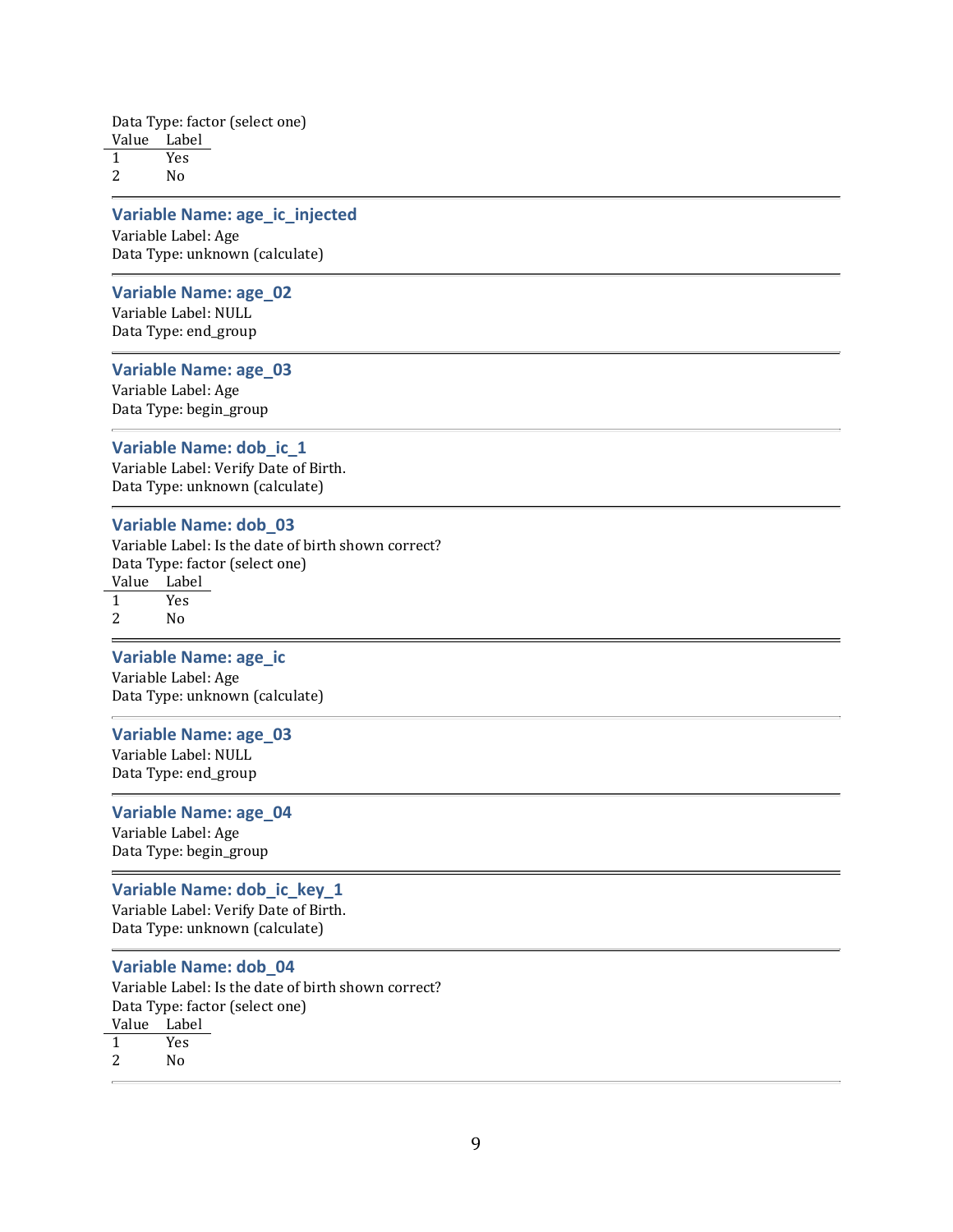# Variable Name: age\_ic\_key

Variable Label: Age Data Type: unknown (calculate)

# Variable Name: age\_04

Variable Label: NULL Data Type: end\_group

# Variable Name: dob

Variable Label: 41.1. What is your Date of Birth? Data Type: date

# Variable Name: exclusion\_age

Variable Label: 45. [DC] Participant does not fulfil age criteria. He/she is not eligible for inclusion. Data Type: acknowledge

# Variable Name: language

Variable Label: 43. [DC] What is the language chosen for the interview? Data Type: factor (select one)

- Value Label
- 1 English
- 2 Bahasa Malaysia
- 3 Chinese

# Variable Name: inclusion\_1

Variable Label: 44. [DC] Is the participant eligible for inclusion? Data Type: factor (select one) Value Label

1 Yes 2 No

#### Variable Name: exclusion

Variable Label: 46. [DC] What is the reason for exclusion? Data Type: factor (select multiple)

Value Label

- 1 Severe visual impairment/ blindness
- 2 Severe hearing impairment/ deafness
- 3 Incapable due to acute illness
- 4 Incapable due to chronic illness

# Variable Name: exclusion\_1

Variable Label: 47. [DC] Is there any other reason for exclusion? Data Type: factor (select one) Value Label 1 Yes

2 No

# Variable Name: exclusion\_other

Variable Label: 48. [DC] Please specify other reason. Data Type: string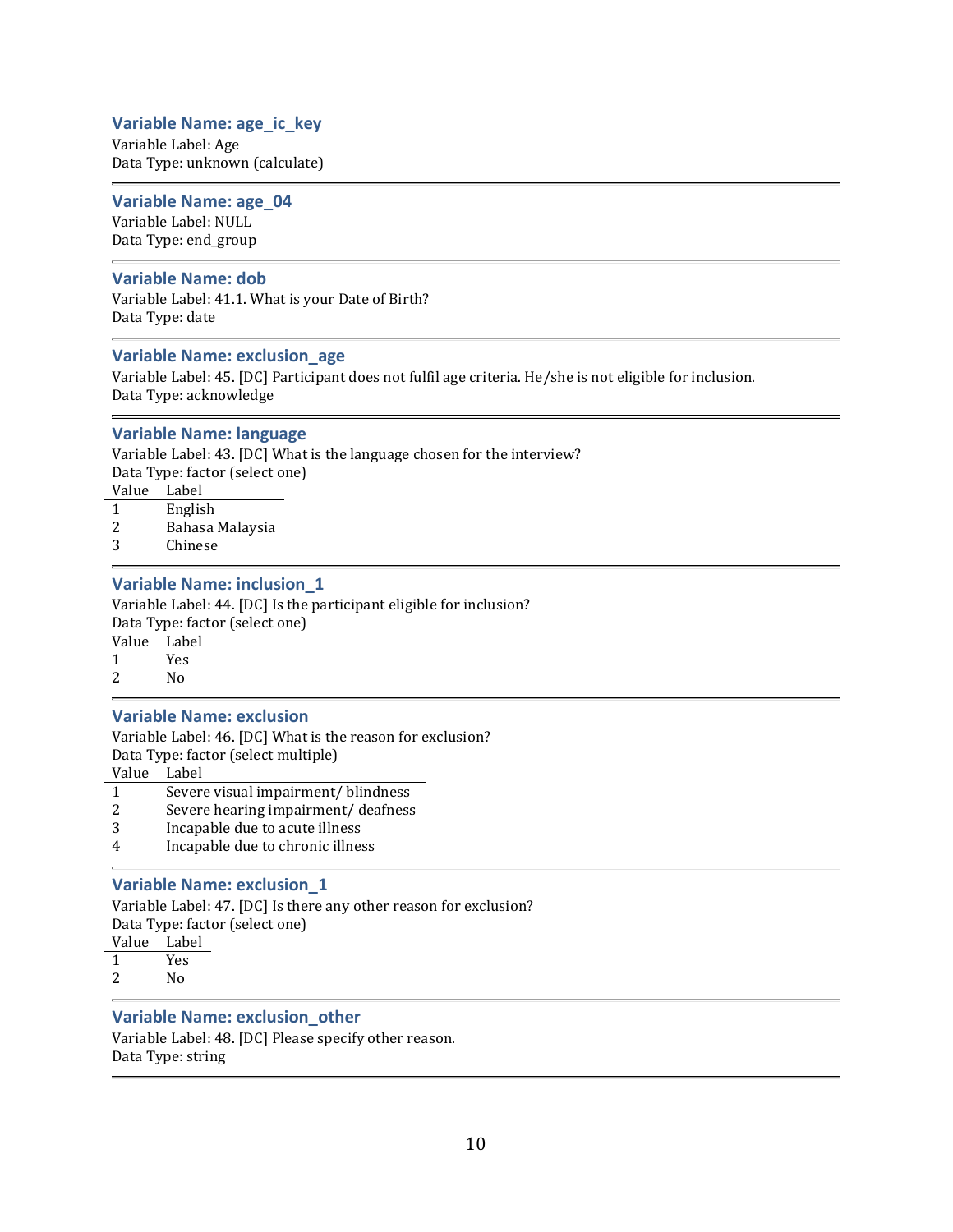Variable Label: 49. [DC] Read out the information sheet and ask the participant to summarise back. Data Type: acknowledge

#### Variable Name: consent\_02

Variable Label: 50. [DC] Do you think that the participant can comprehend and summarize well and give a valid consent? Data Type: factor (select one) Value Label 1 Yes 2 No

# Variable Name: consent\_07

Variable Label: 55. [DC] Paper copy of the consent form will be given to the relative (spouse/children/grandchildren). The consent statement has to be read out to relative (spouse/children/grandchildren) by the data collector and any questions answered. The relative (spouse/children/grandchildren) will then be asked to sign the consent form on the tablet OR the consent will be video recorded; based on the preference of the relative. Consent from caretakers is not valid. Data Type: acknowledge

#### Variable Name: consent\_08

Variable Label: 56. [DC] Relative consent is required. DO NOT ACCEPT consent from participant. Data Type: acknowledge

#### Variable Name: consent\_09

Variable Label: 57. [DC] Paper copy of the consent form will be given to the participant. The consent statement has to be read out to participants by the data collector and any questions answered. The participant will then be asked to sign the consent form on the tablet OR the consent will be video recorded; based on the preference of the participants.

Data Type: acknowledge

#### Variable Name: consent\_method

Variable Label: 58. Do you prefer a signed consent form or a video recording? Data Type: factor (select one)

Value Label

- -9 Refused to consent
- 1 Signed consent form
- 2 Video recording

#### Variable Name: consent\_10

Variable Label: [DC] Save the form. Rejection Revisit is required. Data Type: acknowledge

#### Variable Name: consent\_method\_re

Variable Label: 58.2. Rejection Revisit: Do you prefer a signed consent form or a video recording? (During rejection revisit) Data Type: factor (select one) Value Label -9 Refused to consent

- 1 Signed consent form
- 2 Video recording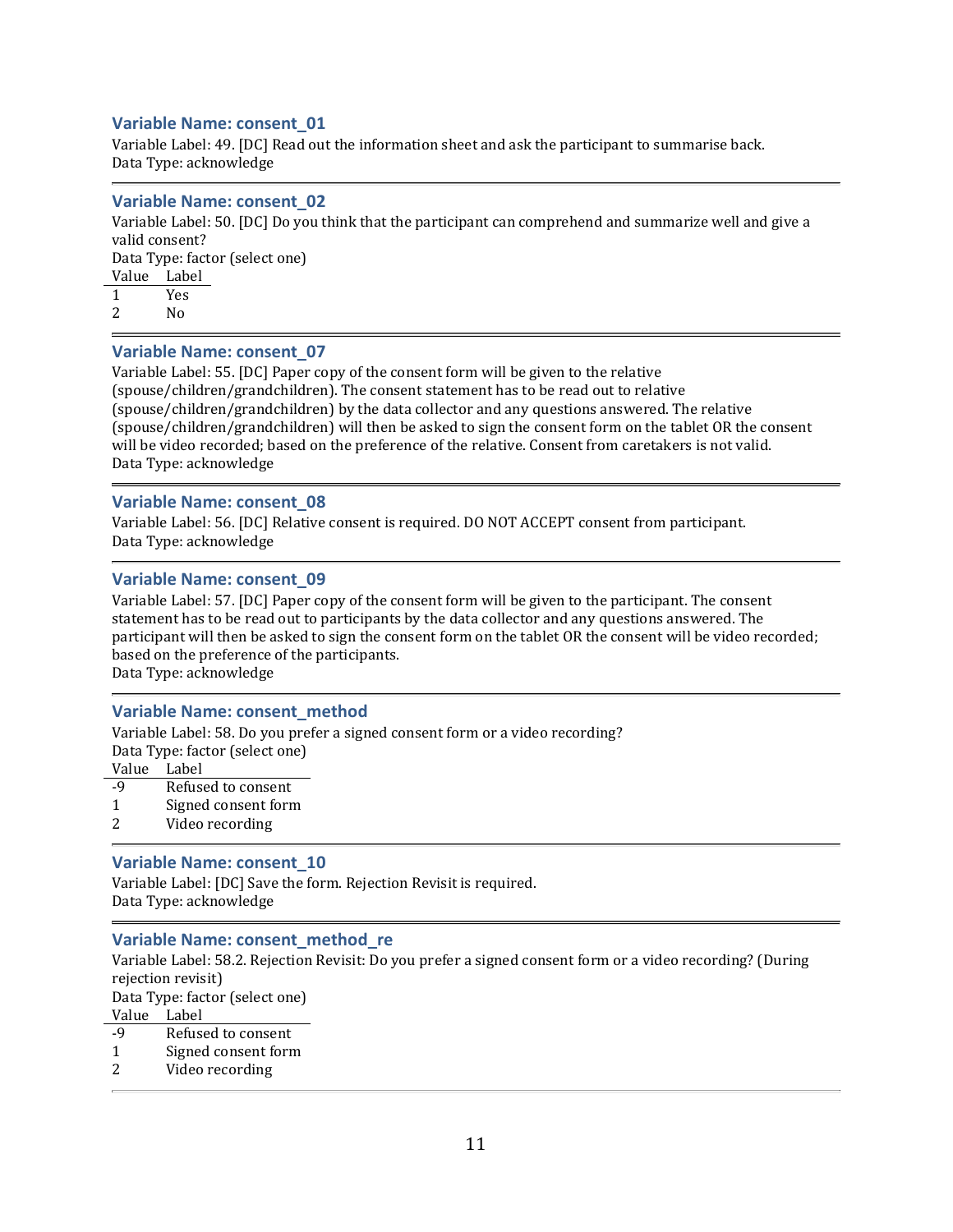Variable Label: 59. [DC] Record video consent based on the consent form. Data Type: video

#### Variable Name: verbal

Variable Label: 60. [DC] Tick if the video consent has been recorded. Data Type: acknowledge

#### Variable Name: consent\_15

Variable Label: 62. To be interviewed by the data collector Data Type: factor (select one) Value Label 1 Yes 2 No

# Variable Name: consent\_16

Variable Label: 63. To allow the interview to be audio-taped and/or video-taped Data Type: factor (select one)

Value Label

1 Yes 2 No

#### Variable Name: consent\_17

Variable Label: 64. To have my heart activity recorded by a mobile ECG application Data Type: factor (select one)

Value Label

1 Yes

2 No

#### Variable Name: consent\_18

Variable Label: 65. To be approached for the next phase of the study which does detailed health assessment Data Type: factor (select one)

Value Label

1 Yes

2 No

#### Variable Name: consent\_19

Variable Label: 66. I understand that my participation is voluntary and that I can withdraw from data collection at any time without any penalty or disadvantage.

Data Type: factor (select one) Value Label 1 Yes

2 No

# Variable Name: consent\_20

Variable Label: 67. I understand that I may withdraw from the study at any future time. On my withdrawal, all my identifying information on the database will be destroyed, but my anonymized, non-identifiable data will remain and may be used in future research.

Data Type: factor (select one)

Value Label 1 Yes

2 No

12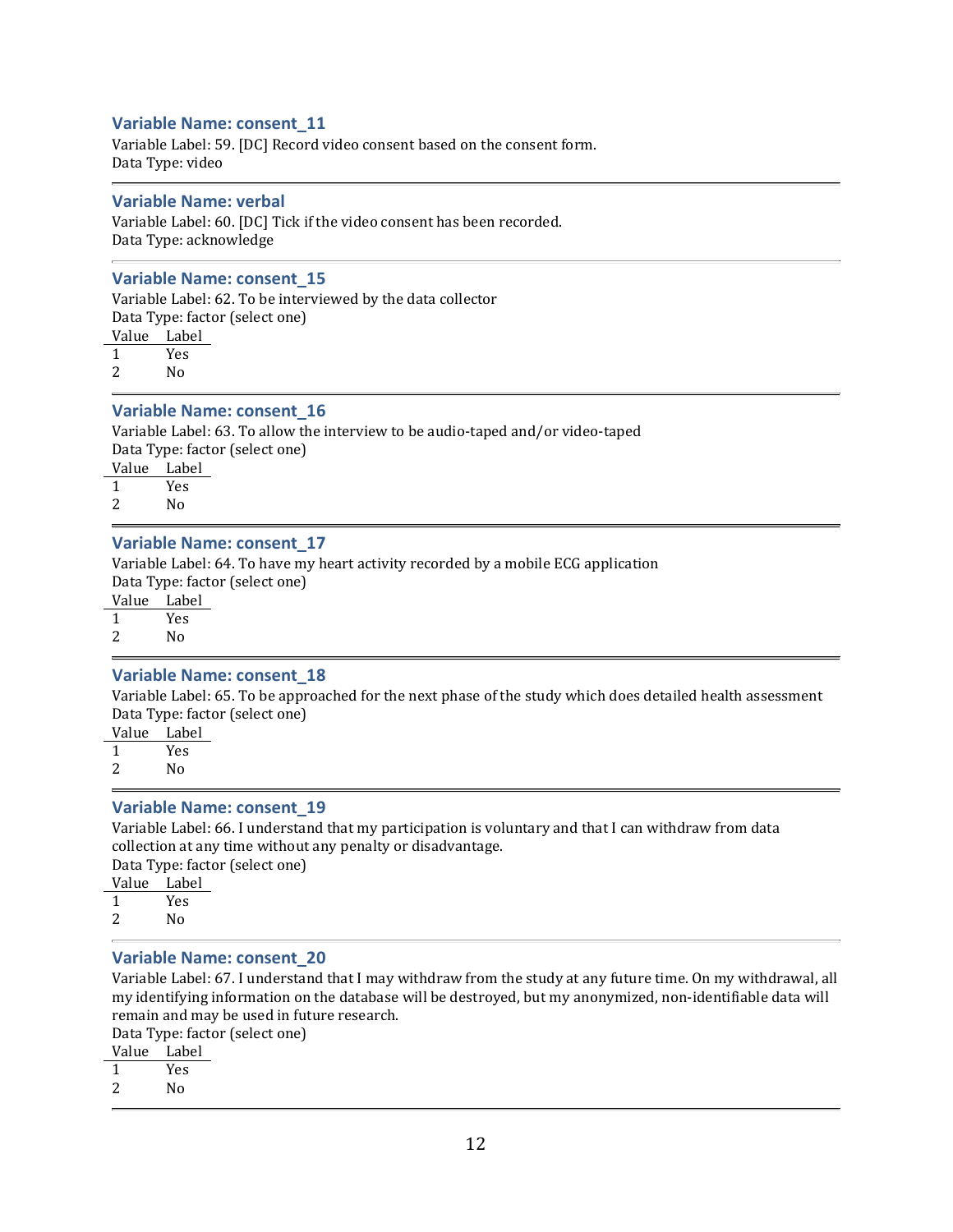Variable Label: 68. I understand that any information I provide is confidential, and that without my express permission, no information arising from the research that could lead to my identification will be disclosed in any reports or publications, or to any other party

Data Type: factor (select one)

Value Label

- 1 Yes
- 2 No

### Variable Name: consent\_22

Variable Label: 69. I understand that the data will be kept in secure storage and accessible to the research team.

Data Type: factor (select one)

Value Label

1 Yes

2 No

#### Variable Name: consent\_23

Variable Label: 70. I understand that data may be released for analysis to other researchers after identifying information has been removed.

Data Type: factor (select one)

Value Label 1 Yes

2 No

#### Variable Name: consent\_31

Variable Label: 71. Participant's signature Data Type: image

#### Variable Name: consent\_31.1

Variable Label: 71.1. Relative's signature Data Type: image

#### Variable Name: signed

Variable Label: [DC] Tick if the signature has been collected. Data Type: acknowledge

#### Variable Name: consent\_32

Variable Label: 72. Your full name (relative giving consent) Data Type: string

#### Variable Name: consent\_33

Variable Label: 73. Your relationship to the participant Data Type: factor (select one) Value Label 2 Husband or Wife

- 
- 5 Brother or Sister
- 6 Child
- 9 Other
- 12 Daughter-in-law or Son-in-law
- 13 Adopted
- 14 Stepchild
- 15 Grandchild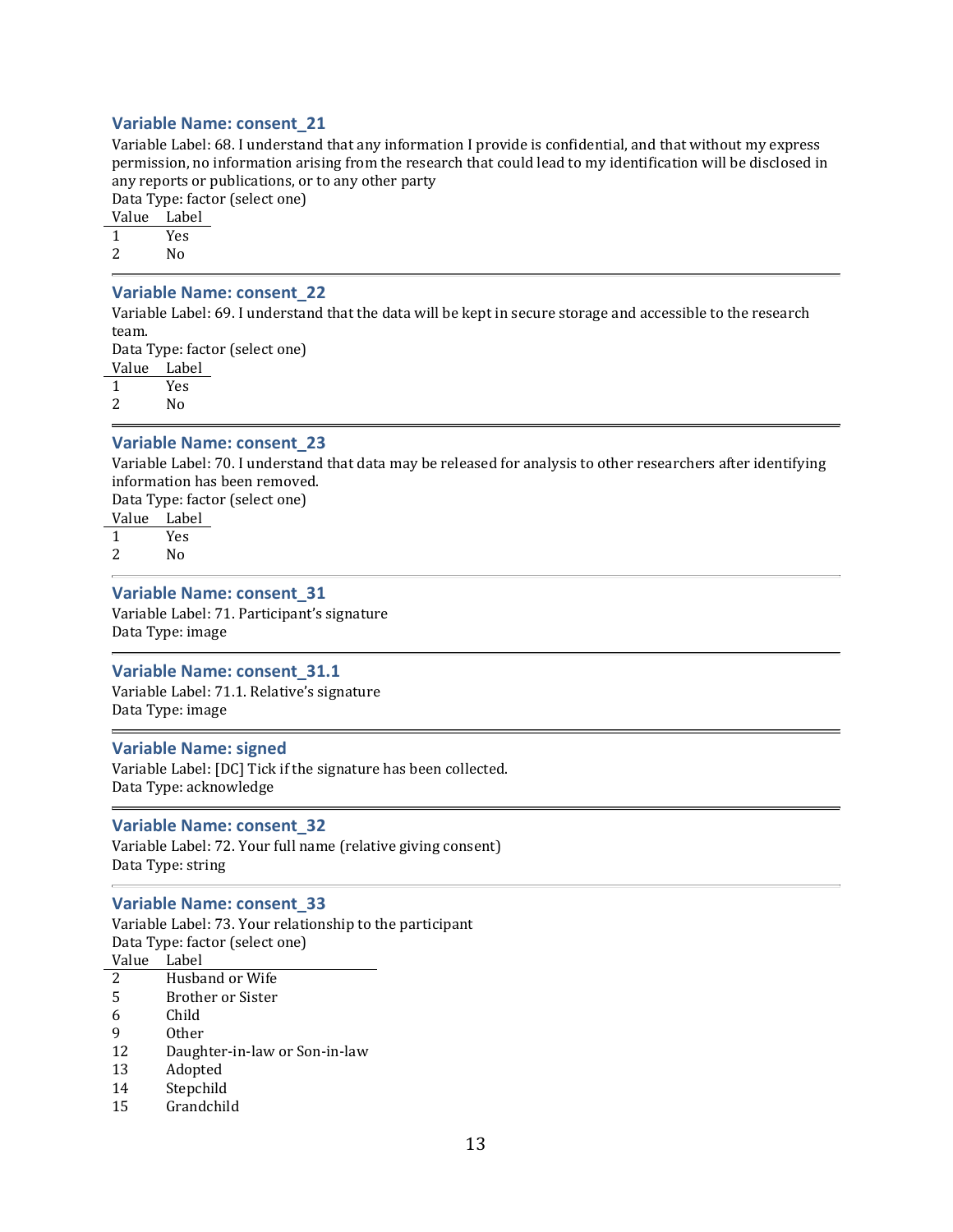Variable Label: 73.1 If other, please specify. Data Type: string

# Variable Name: demographic\_01

Variable Label: 76. What is your ethnicity? (Please verify the response.) Data Type: factor (select multiple) Value Label  $\overline{a}$ 

| -9 | Refused to answer |
|----|-------------------|
| -8 | Do not know       |
| 1  | Malay             |
| 2  | Indian            |
| 3  | Chinese           |
| 4  | Bumiputera        |
| 5  | <b>Other</b>      |
| ~  |                   |

8 Orang Asli

# Variable Name: demographic\_school

Variable Label: 77. What was your highest level of education? Data Type: factor (select one)

| Value          | Label                           |
|----------------|---------------------------------|
| $-9$           | Refused to answer               |
| -8             | Do not know                     |
| 1              | Primary year 1                  |
| 2              | Primary year 2                  |
| 3              | Primary year 3                  |
| $\overline{4}$ | Primary year 4                  |
| 5              | Primary year 5                  |
| 6              | Primary year 6                  |
| 7              | Secondary form 1                |
| 8              | Secondary form 2                |
| 9              | Secondary form 3                |
| 10             | Secondary form 4                |
| 11             | Secondary form 5                |
| 12             | Secondary form 6/Pre-university |
| 13             | College/University              |

- 14 None
- 15 Other

# Variable Name: demographic\_marital

Variable Label: 78. What is your current marital status? Data Type: factor (select one)  $V_2$ lue

| vaiue          | <u>тарет</u>             |
|----------------|--------------------------|
| $-9$           | Refused to answer        |
| -8             | Don't Know               |
| $\mathbf{1}$   | Single and never married |
| 2              | Married                  |
| 3              | Separated                |
| $\overline{4}$ | Divorced                 |
| 5              | Widow(er)                |
| 6              | Cohabiting               |
|                | Other                    |
|                |                          |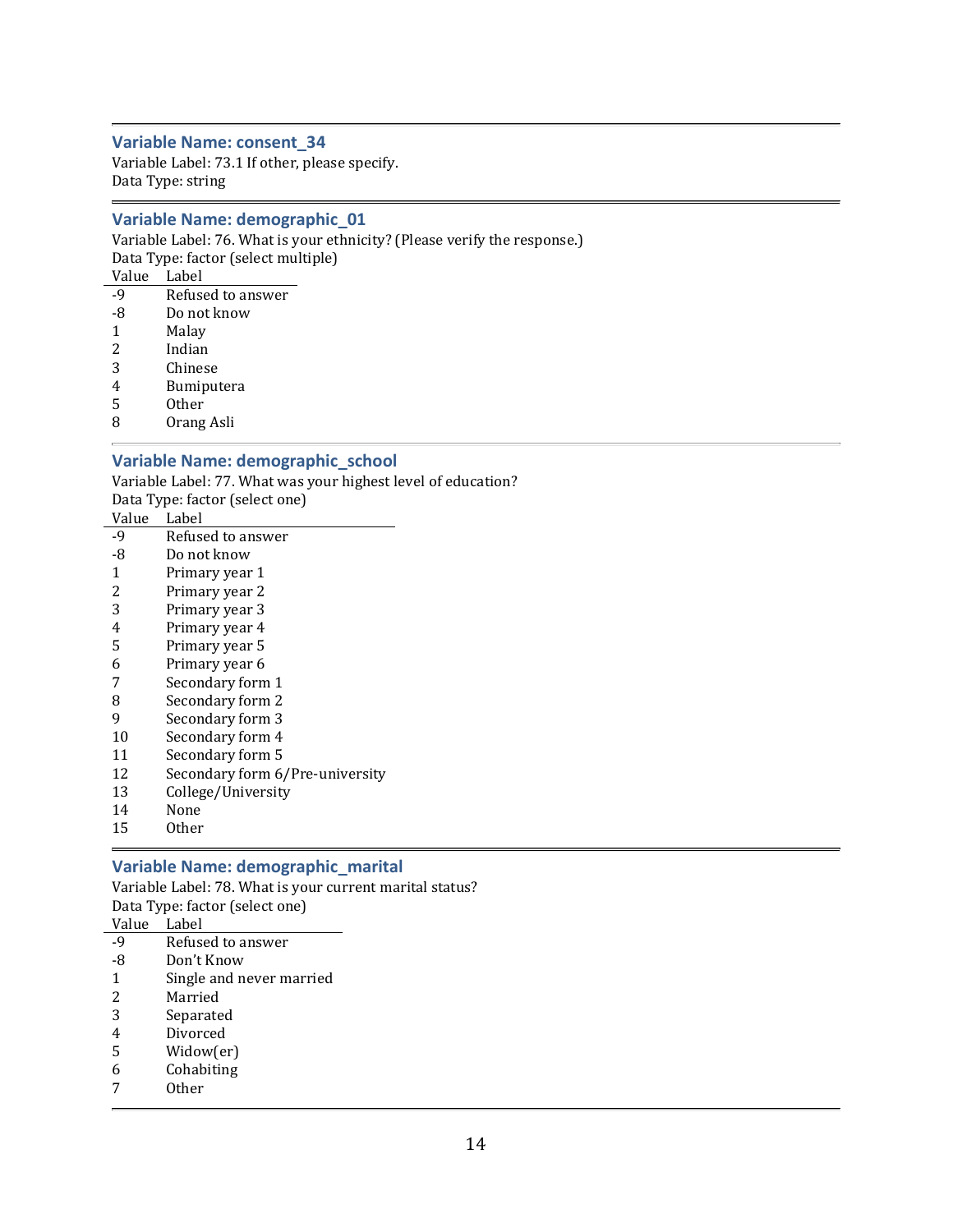# Variable Name: demographic\_work

Variable Label: 79. What work did you do over the past 30 days? Data Type: factor (select one)

# Value Label

- -9 Refused to answer
- -8 Don't Know
- 1 Not Working
- 2 Not Working, but looking for work
- 3 Part-time work
- 4 Part-time work, and looking for full-time work
- 5 Full-time work
- 6 Retired
- 7 Housewife / home duties

# Variable Name: demographic\_school\_other

Variable Label: 77.1. Please specify other highest level of education. Data Type: string

# Variable Name: demographic\_marital\_other

Variable Label: 78.1. Please specify other marital status. Data Type: string

# Variable Name: habit\_01

Variable Label: 80. Do you exercise at least 30 minutes/day for minimum 5 days a week? Data Type: factor (select one) Value Label

- -9 Refused to answer
- 1 Yes
- 2 No

# Variable Name: habit\_02

Variable Label: 81. Do you currently smoke? Data Type: factor (select one) Value Label

- -9 Refused to answer
- 1 Yes
- 2 No

# Variable Name: habit\_03

Variable Label: 82. Do you use non smoked tobacco? Data Type: factor (select one) Value Label

- -9 Refused to answer
- 1 Yes
- 2 No

# Variable Name: habit\_04

Variable Label: 83. Do you currently use alcohol? Data Type: factor (select one) Value Label

| -9 | Refused to answer |
|----|-------------------|
|    |                   |

- 1 Yes
- 2 No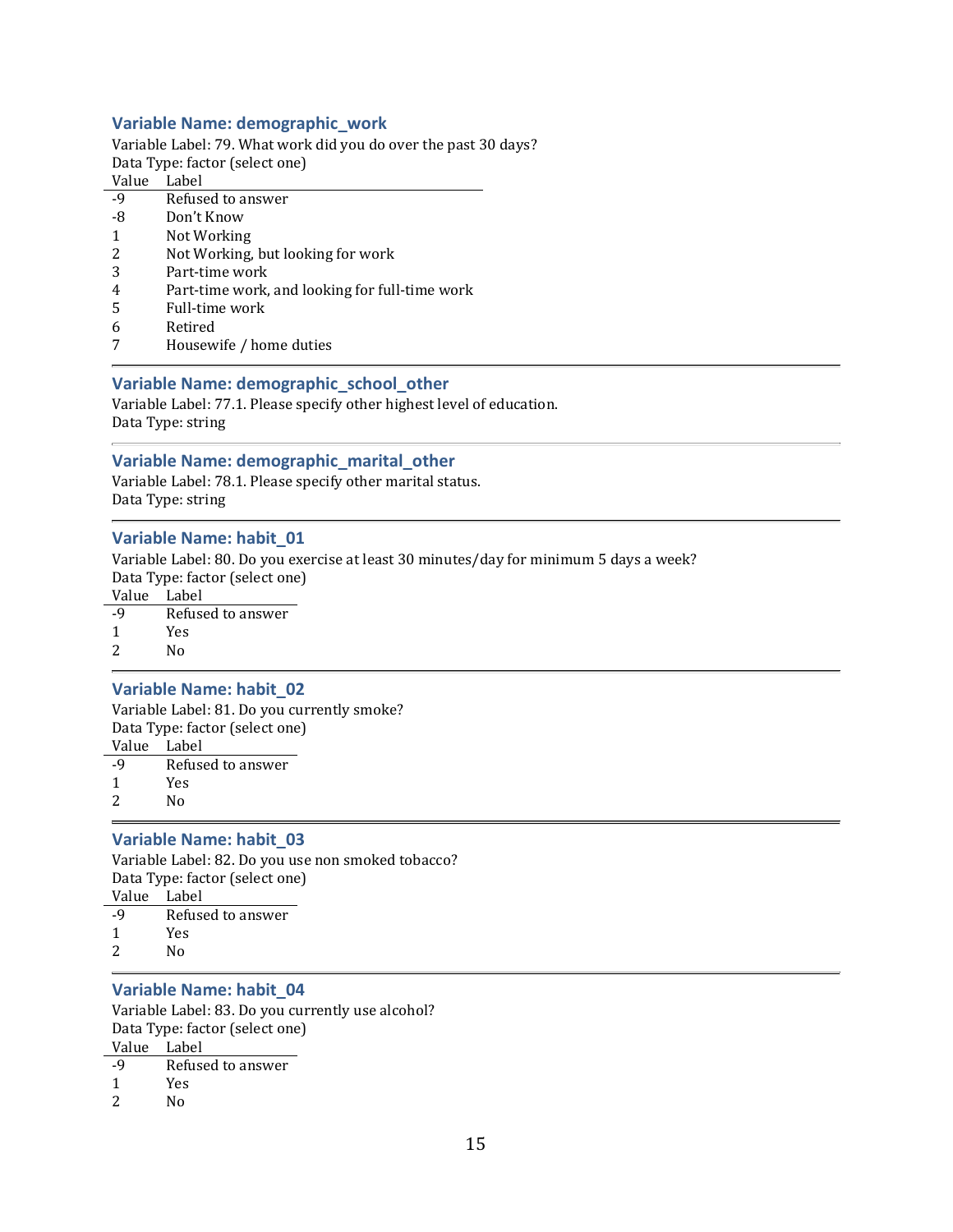# Variable Name: lifestyle\_01

Variable Label: 84. Have you ever been diagnosed with diabetes? Data Type: factor (select one) Value Label

- -9 Refused to answer
- -8 Don't Know
- 1 Yes
- 2 No

#### Variable Name: lifestyle\_02

Variable Label: 85. Have you ever been diagnosed with hypertension? Data Type: factor (select one)

Value Label

|  | -9 | Refused to answer |  |
|--|----|-------------------|--|
|--|----|-------------------|--|

- -8 Don't Know
- 1 Yes
- 2 No

# Variable Name: lifestyle\_03

Variable Label: 86. Have you ever been diagnosed with stroke? Data Type: factor (select one) Value Label

- -9 Refused to answer
- -8 Don't Know
- 1 Yes
- 2 No

#### Variable Name: lifestyle\_04

Variable Label: 87. Have you ever been diagnosed with cancer? Data Type: factor (select one) Value Label -9 Refused to answer -8 Don't Know

- 1 Yes 2 No
- 

#### Variable Name: lifestyle\_05

Variable Label: 88. Have you ever been diagnosed with Chronic Obstructive Pulmonary Disease (COPD)/asthma? Data Type: factor (select one) Value Label 1 Yes 2 No

#### Variable Name: lifestyle\_06

Variable Label: 89. Have you ever been diagnosed with atrial fibrillation or abnormalities of heart rhythm? Data Type: factor (select one)

- Value Label
- 1 Yes
- 2 No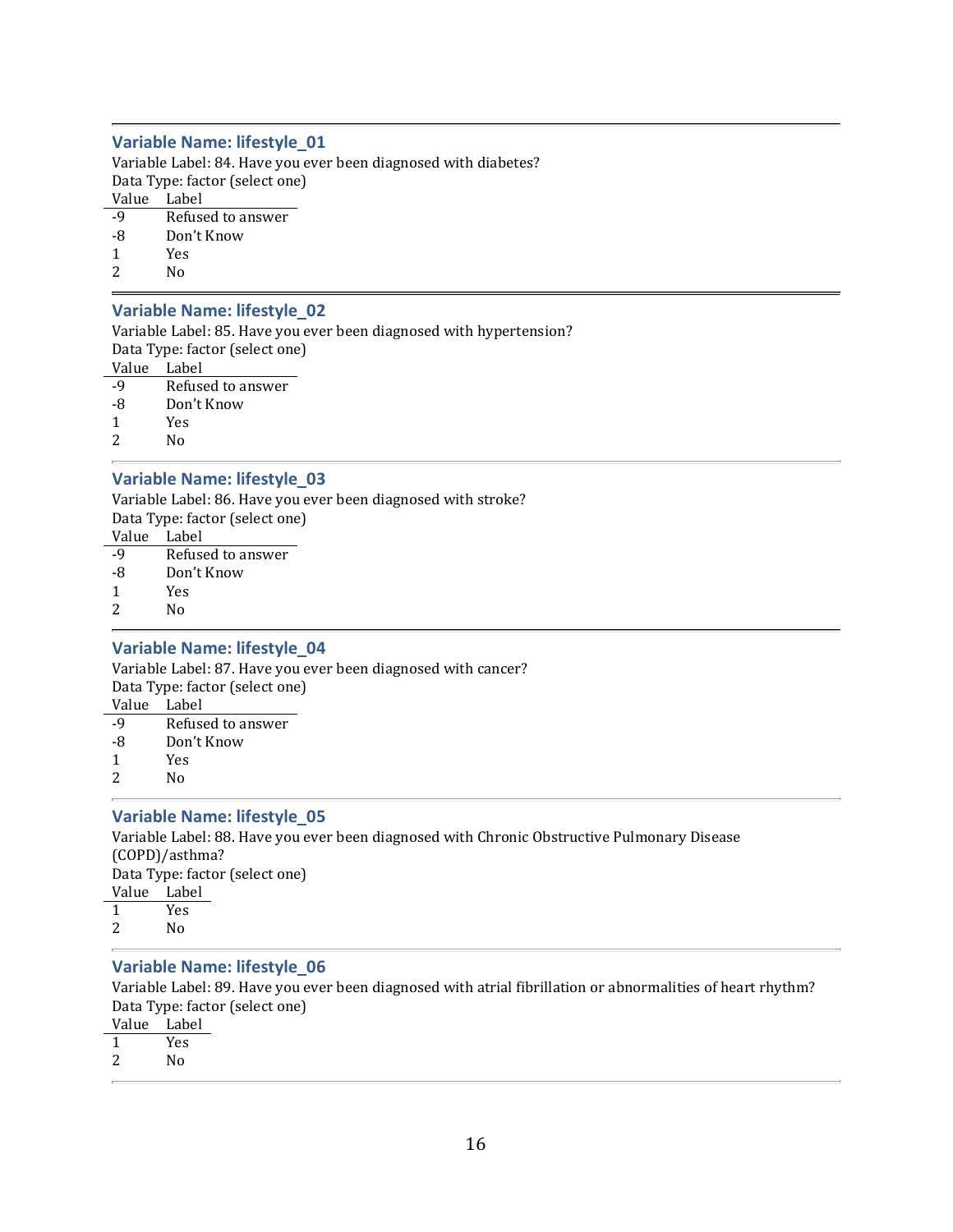# Variable Name: lifestyle\_07

Variable Label: 90. How long have you been diagnosed with atrial fibrillation or abnormalities of heart rhythm? (In years) Data Type: integer

#### Variable Name: lifestyle\_07b

Variable Label: How long? (in months) Data Type: integer

#### Variable Name: lifestyle\_07c

Variable Label: How long? (in days) Data Type: integer

#### Variable Name: lifestyle\_af

Variable Label: 92. Are you on any medication for that? Data Type: factor (select one) Value Label

-8 Do not know 1 Yes

2 No

#### Variable Name: lifestyle\_08

Variable Label: 93. Do you have a heart pacemaker? Data Type: factor (select one) Value Label 1 Yes

2 No

#### Variable Name: lifestyle\_09

Variable Label: 94. Have you ever been diagnosed with ischemic heart disease or suffered from chest pain or heart attack? Data Type: factor (select one)

Value Label

1 Yes

2 No

#### Variable Name: lifestyle\_10

Variable Label: 95. How long have you been diagnosed with ischemic heart disease or suffered from chest pain or heart attack? (in years) Data Type: integer

#### Variable Name: lifestyle\_10b

Variable Label: How long? (in months) Data Type: integer

#### Variable Name: lifestyle\_10c

Variable Label: How long? (in days) Data Type: integer

# Variable Name: lifestyle\_12

Variable Label: 97. Are you on any medication for that? Data Type: factor (select one)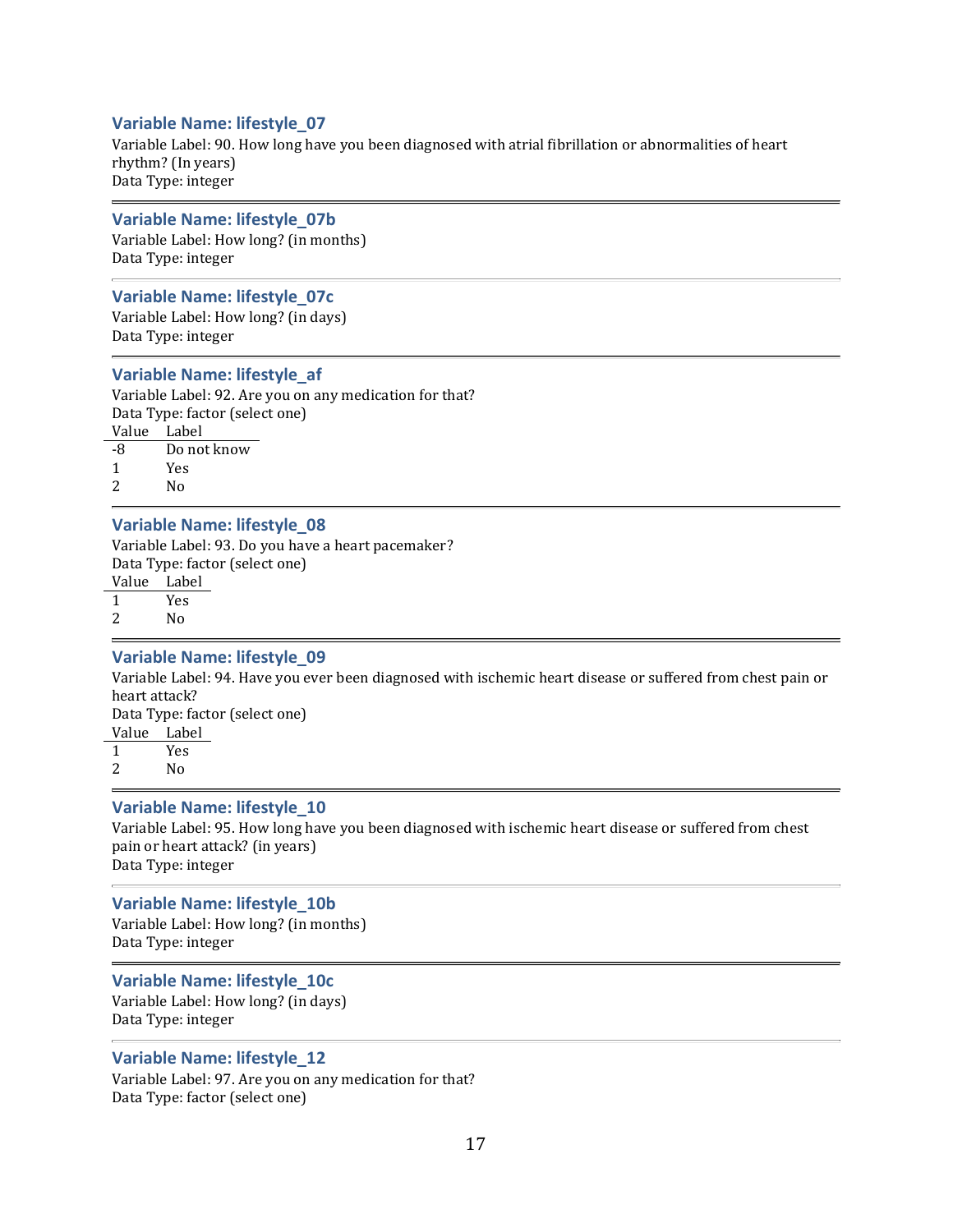| Value Label |             |
|-------------|-------------|
| -8          | Do not know |
| 1           | Yes         |
| 2           | N٥          |

# Variable Name: lifestyle\_13

Variable Label: 98. Have you ever been diagnosed heart disease, other than ischemic heart disease and atrial fibrillation?

Data Type: factor (select one) Value Label

1 Yes

2 No

#### Variable Name: lifestyle\_14

Variable Label: 99. Please specify the disease. Data Type: string

#### Variable Name: lifestyle\_14a

Variable Label: 99.1. How long have you been diagnosed with this disease? (in years) Data Type: integer

#### Variable Name: lifestyle\_14b

Variable Label: How long? (in months) Data Type: integer

#### Variable Name: lifestyle\_14c

Variable Label: How long? (in days) Data Type: integer

# Variable Name: lifestyle\_15

Variable Label: 100. Have you ever had heart surgeries or invasive procedures? Data Type: factor (select one) Value Label

1 Yes

2 No

#### Variable Name: lifestyle\_16a

Variable Label: 100.1. How long ago have you had heart surgeries or invasive procedure? (in years) Data Type: integer

# Variable Name: lifestyle\_16b

Variable Label: How long? (in months) Data Type: integer

Variable Name: lifestyle\_16c Variable Label: How long? (in days) Data Type: integer

#### Variable Name: ecg\_devideid

Variable Label: 101. [DC] Phone ID Data Type: factor (select one) Value Label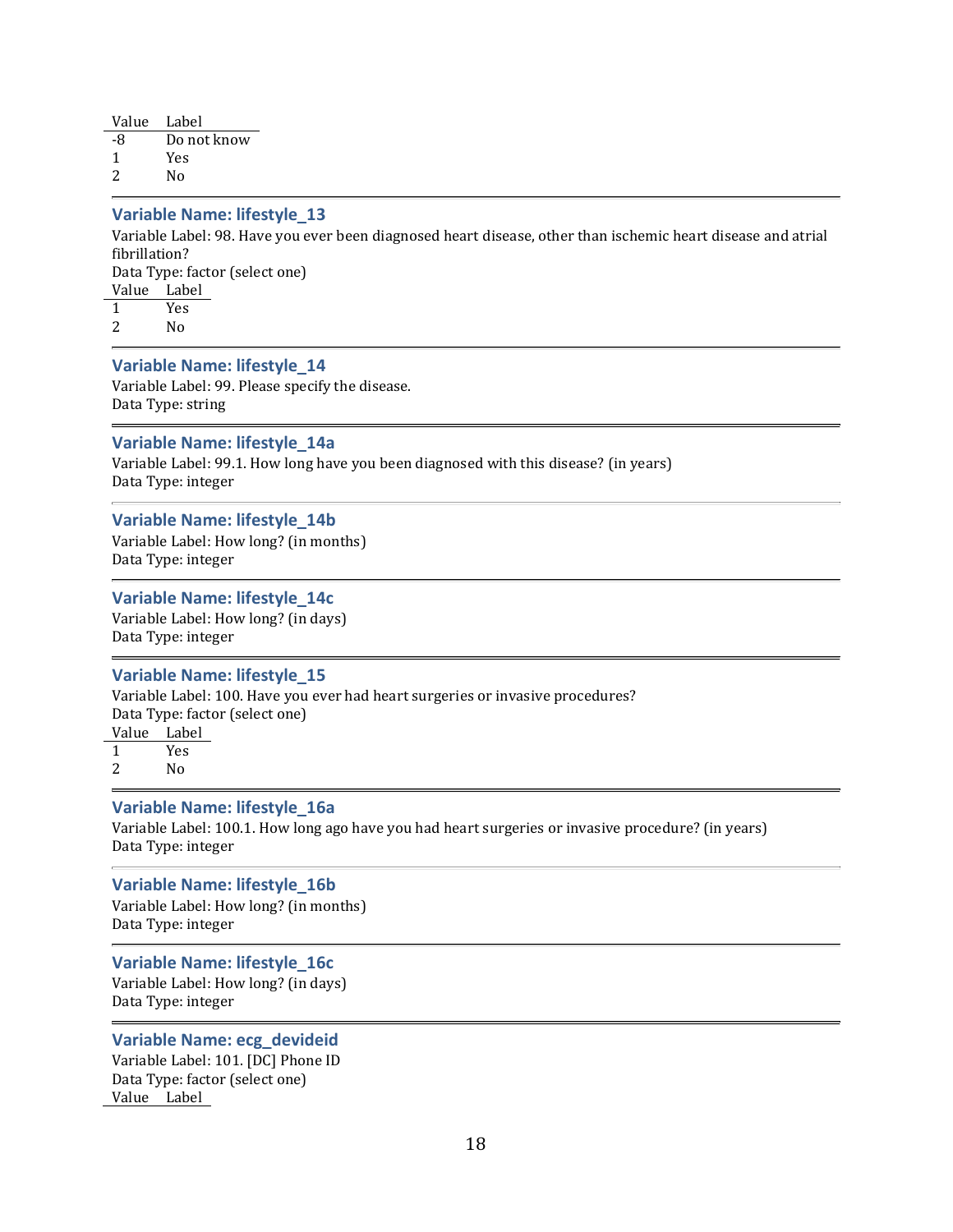| 1 | E658 |
|---|------|
| 2 | E662 |
| 3 | E670 |
| 4 | E671 |
| 5 | E657 |
| 6 | E652 |

#### Variable Name: ecg\_01a

Variable Label: 102. [DC] Please prepare the phone selected and open Kardia app. Data Type: acknowledge

#### Variable Name: ecg\_01

Variable Label: 103. [DC] ECG RECORDING: Ask the respondent to place two fingers (it doesn?t matter which fingers) from each hand on the electrodes for 30 seconds. This is a lead I ECG. While recording, ask the participant to relax and hold the arms still. Try again if the device cannot read. Data Type: acknowledge

#### Variable Name: ecg\_result

Variable Label: 104. [DC] What is the diagnosis given by the app? Data Type: factor (select one) Value Label 1 Normal

- 2 Atrial fibrillation
- 3 Unreadable
- 4 Unclassified
- 5 Other

#### Variable Name: ecg\_05

Variable Label: 105. [DC] Please specify the diagnosis. Data Type: string

#### Variable Name: ecg\_rename

Variable Label: 106. [DC] RENAME ECG PDF: Select 'Journal' on Kardia app. Connect barcode scanner to the phone. Click the pencil icon at the top graph to rename. Scan the barcode on information sheet at First name. Then, select 'ID' and scan again. Press the tick on right top corner. Click the envelope icon beside the top graph and select 'PDF'. Disconnect barcode scanner from the phone. Return and tick the box below. Data Type: acknowledge

#### Variable Name: ecg\_03

Variable Label: 107. [DC] Connect the barcode reader to this tablet. Please scan the barcode you used just now.

Data Type: string

#### Variable Name: ecg\_04

Variable Label: 108. [DC] Please scan it again. Data Type: string

#### Variable Name: referral\_01

Variable Label: 109. [DC] Participant referral is REQUIRED. Please COMPLETE referral letter. Enter No. Siri of referral letter here. Data Type: string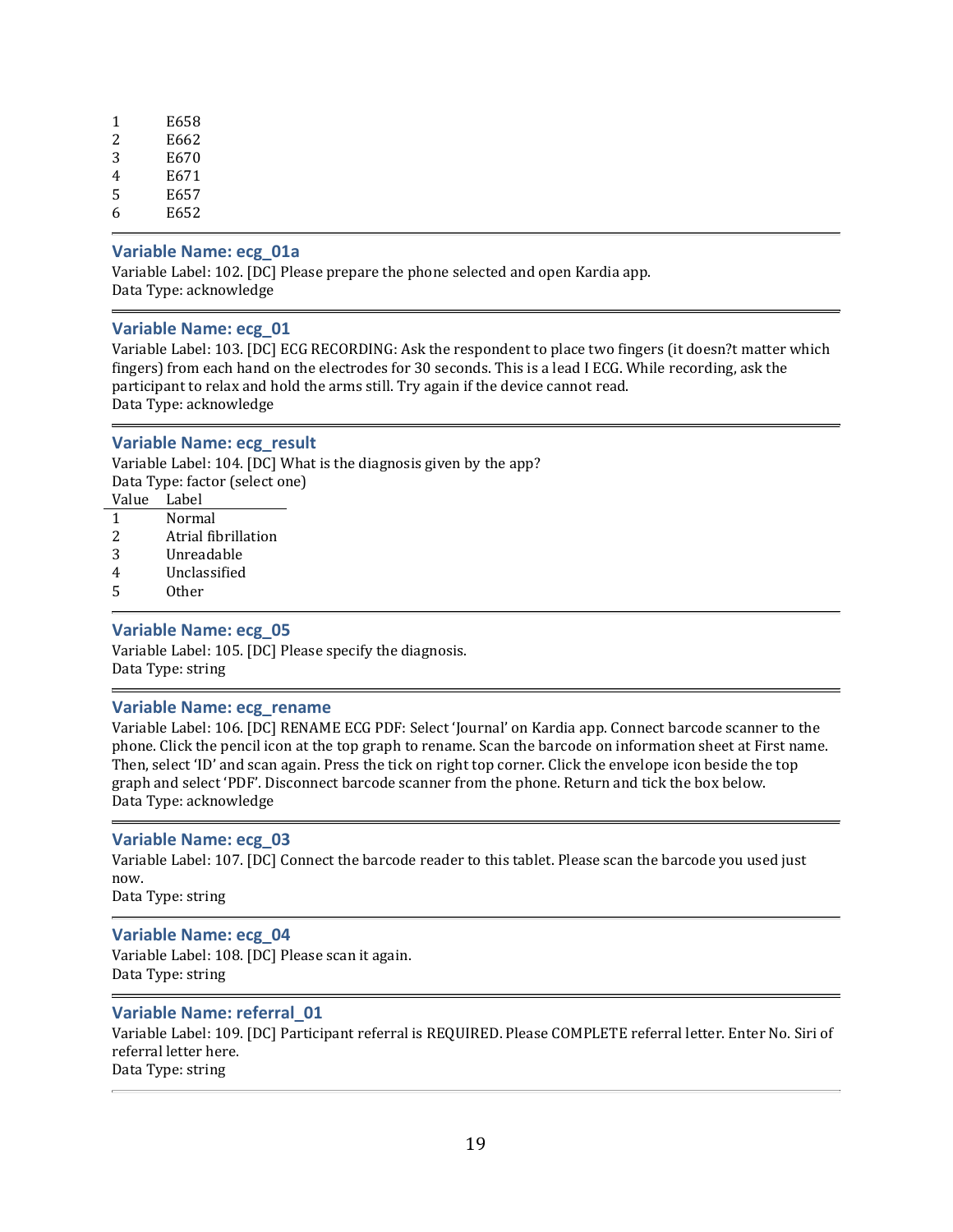# Variable Name: referral\_02

Variable Label: 109.1. [DC] Participant referral is NOT REQUIRED. Please fill in the referral letter. Leave the Referral section EMPTY. Enter No. Siri of referral letter here. Data Type: string

#### Variable Name: ecg\_06

Variable Label: 110. [DC] Was there any problem in recording the ECG? Data Type: factor (select one) Value Label 1 Yes

2 No

#### Variable Name: ecg\_07

Variable Label: 111. [DC] If yes, what was the problem? Data Type: string

#### Variable Name: ecg\_08

Variable Label: 111.1. Phone number Data Type: string

#### Variable Name: summary\_3

Variable Label: 112. There is NO red question in 'Go to Prompt' list. Go back to the question if you find any. Data Type: factor (select one)

Value Label<br>1 Yes **Yes** 

2 No

#### Variable Name: summary\_6

Variable Label: 114. ECG image has been saved in pdf. Data Type: factor (select one) Value Label

1 Yes 2  $N_0$ 

# Variable Name: summary\_7

Variable Label: 115. Referral letter has been provided. Data Type: factor (select one) Value Label

1 Yes 2 No

#### Variable Name: summary\_8

Variable Label: 116. Token has been issued to respondents. Data Type: factor (select one)

Value Label

1 Yes

2 No

# Variable Name: passedaway\_token

Variable Label: [DC] Please issue a token to the family of the deceased. Tick if you have issued. Data Type: acknowledge